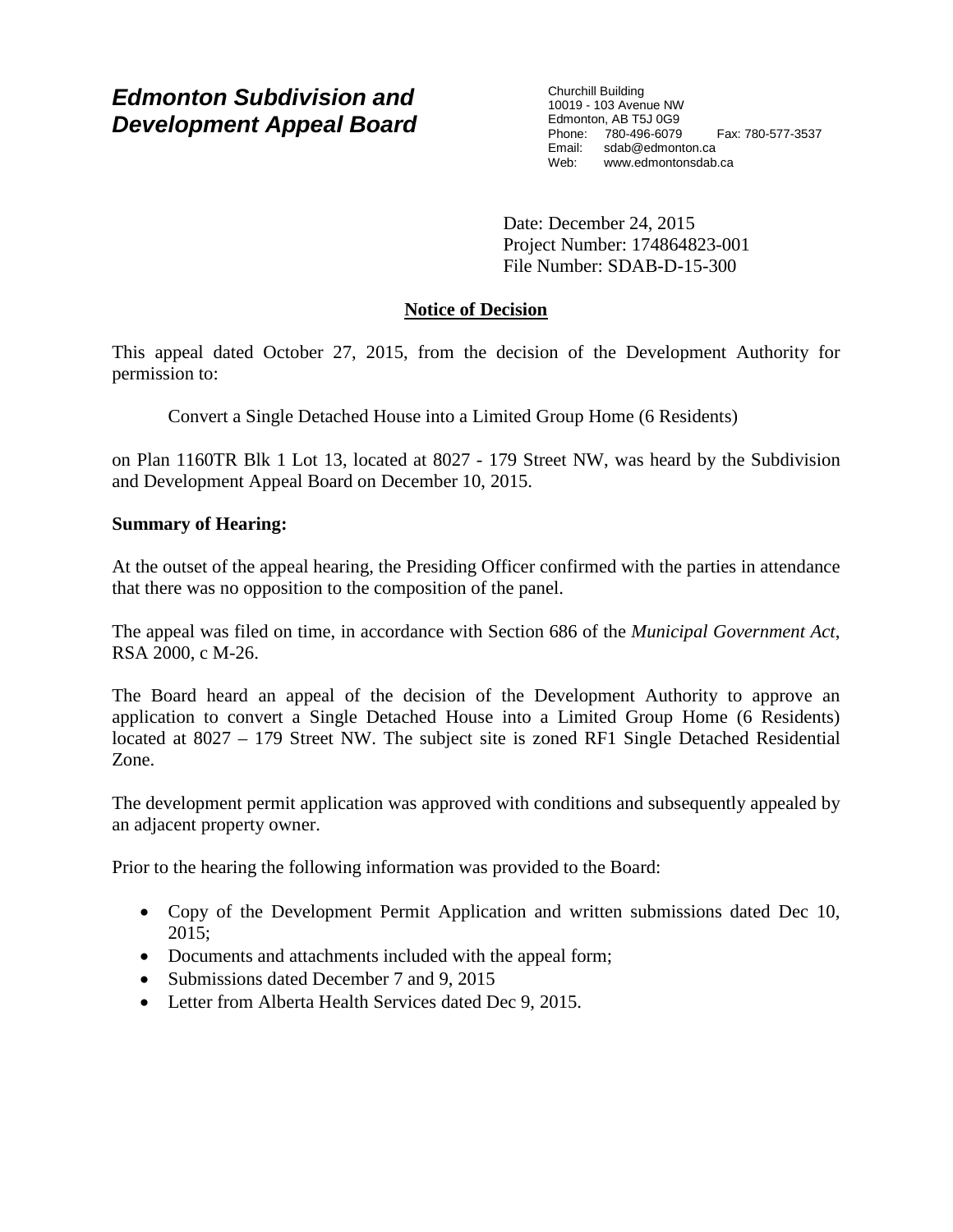- *i. Position of the Appellant, Mr. D. Bayrak*
- [1] Prior to appearing before the Board, he had not been aware that Limited Group Homes are Permitted Uses in RF1 Zones.
- [2] Neighbours are concerned about the devaluation of their homes.
- [3] He referenced a document submitted by the Appellants, showing appraisals of comparable properties as of Dec 9, 2015, which includes a house in Willis Estate at 8027 - 200 Street, sold Dec 19, 2014 for \$480,000.00. However, the municipal assessment was for \$541,000.00.
- [4] He suggested that when the City makes tax assessments, it likely does not take into account the existence of Limited Group Homes, hence an assessment value that is higher than the sold price for the Willis Estate property.
- [5] The fact that so many neighbours have objected to the Limited Group Home is an indication that such Uses are a concern when people purchase properties, which suggests that Limited Group Homes devalue properties.
- [6] In addition, the variance to the tandem parking and the resultant impact upon neighbouring parking will devalue home prices.
- [7] He noted that the subject property is pie-shaped such that the front area next to the driveway does not have enough space. If the driveway is full, visitors will park in front of neighbours' driveways.
- [8] The Limited Group Home also poses potential safety concerns, as neighbouring properties have young children, and the tandem parking and loading zone are both unsafe. He cited an example of a 17 year old girl from a Limited Group Home who stabbed someone.
	- *ii. Position of the Appellant, Mr. D. Gronemeyer*
- [9] For over 17 years, he has lived in the house that is two properties away from the proposed development.
- [10] He has two children and expressed concerns about their safety. He noted that a Limited Group Home that had formerly occupied the site at the end of the block had burnt down. Prior to the fire, neighbourhood children found needles and drug paraphernalia around the property.
- [11] He believes that the proposed development will impact neighbours because they will be unable to back out of their driveways because visitors to the Limited Group Home will block their driveways.
	- *iii. Position of the Development Officer, Mr. G. Robinson*
- [12] After reviewing his written submissions, he acknowledged that adding a loading zone would be uncharacteristic of developments in the neighbourhood.
- [13] However, the variances granted will not materially interfere with the use and enjoyment of neighbourhood amenities.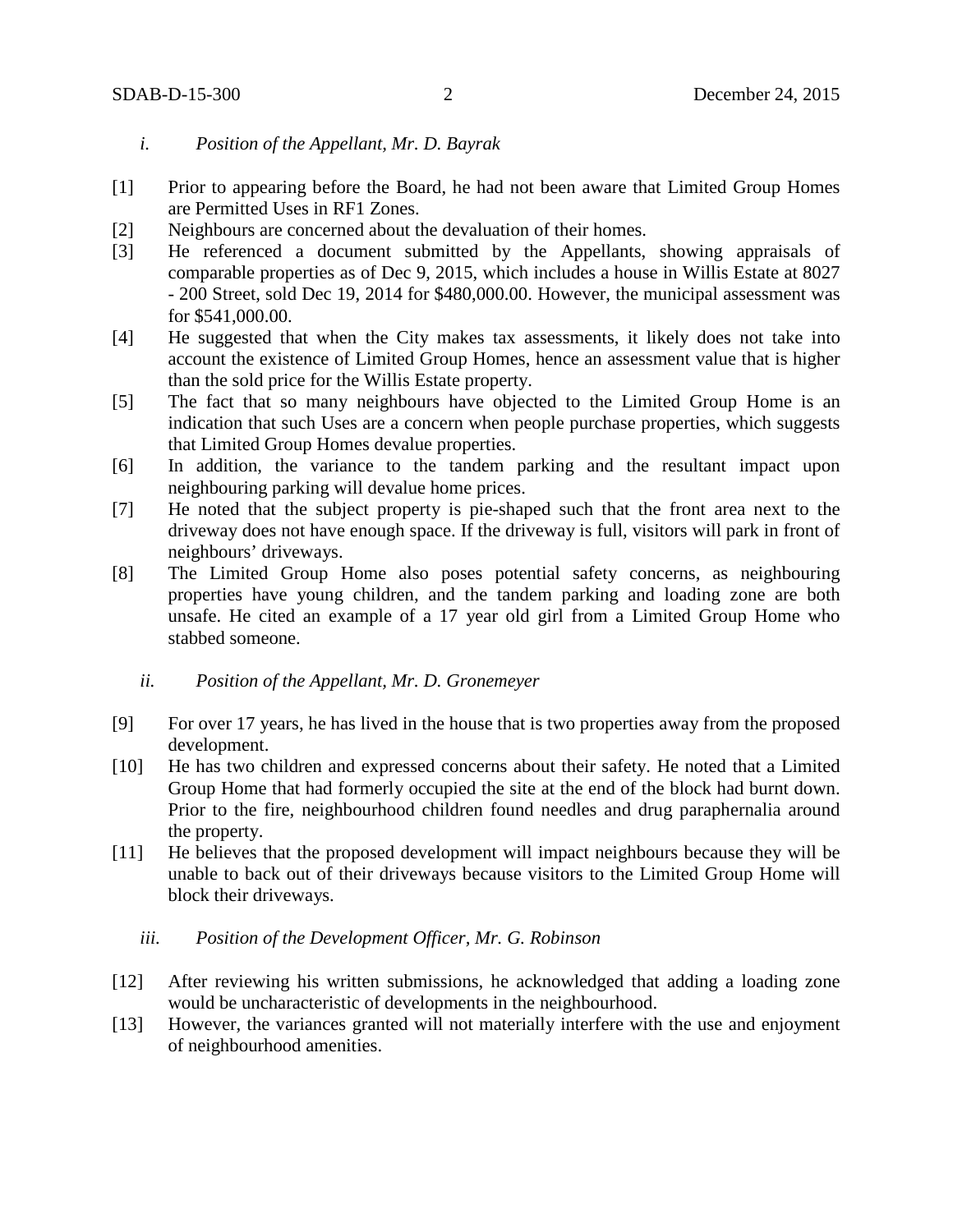- [14] He noted that at the time of the application and permit decision, Schedule 1(A) to Section 54.2 of the *Edmonton Zoning Bylaw* had not been amended. However, following the passing of Bylaw 17422, which has been effective since December 1, 2015, Schedule 1(1) to Section 54.2 has since been amended.
- [15] In respect of Limited Group Homes, the restriction on tandem parking has been removed. As well, Limited Group Homes no longer require a loading space.
- [16] If the Board were to deny the development and the applicant were to reapply after the required six months waiting period, no variances would be required and the development would be issued as a Class A permit.

#### *iv. Position of the Respondent, Ms. I. Calapre*

- [17] She is aiming to provide a "home" for clients instead of an "institution."
- [18] She acknowledged the concerns of neighbours about parking, but due to the 24/7 on-site staffing, the parking is needed. She expects two staff will be present during busy hours or during the day, with one staff working the night shift. Night staffing could be increased to two on an as-needed basis.
- [19] The residents and staff will be good neighbours: rules will exist for clients; friends and visitors will be required to sign-in, which should address some of the safety concerns.
- [20] In addition, staff duties upon starting their shifts will be to conduct a walk-around of the property. If needed, an on-call operator can be contacted to address emergency situations.
- [21] The proposed development is not her first Limited Group Home, and she has experience complying with Fire Safety Codes, Alberta Health Services requirements, and other applicable regulations. She further noted that environmental and health officials may conduct spot investigations at any time, without warning.
	- *v. Position of Affected Person, Ms. Coleen Taylor*
- [22] She is the Legal Guardian of Ms. T. Taylor, her sister who suffered a brain injury in 2000 and has been living in a group home for five years.
- [23] If the development is approved, her sister will be able to live in the home, which she believes will provide a safe place and community for individuals with various disabilities.
- [24] When she visits her sister at the current facility, she does not park in front of neighbours' homes. She acknowledged that DATS (Disabled Adult Transit Services) vehicles may stop in front of neighbours' homes during pick-up, but it would be temporary and for a short time period of time.

#### *vi. Rebuttal of Appellant, Mr. D. Gronemeyer*

- [25] He noted that the number of parking required for staff is unknown.
- [26] If two cars are parked on the driveway, then there is no access to the parking space in the garage, effectively reducing the number of active parking spaces available for use to two.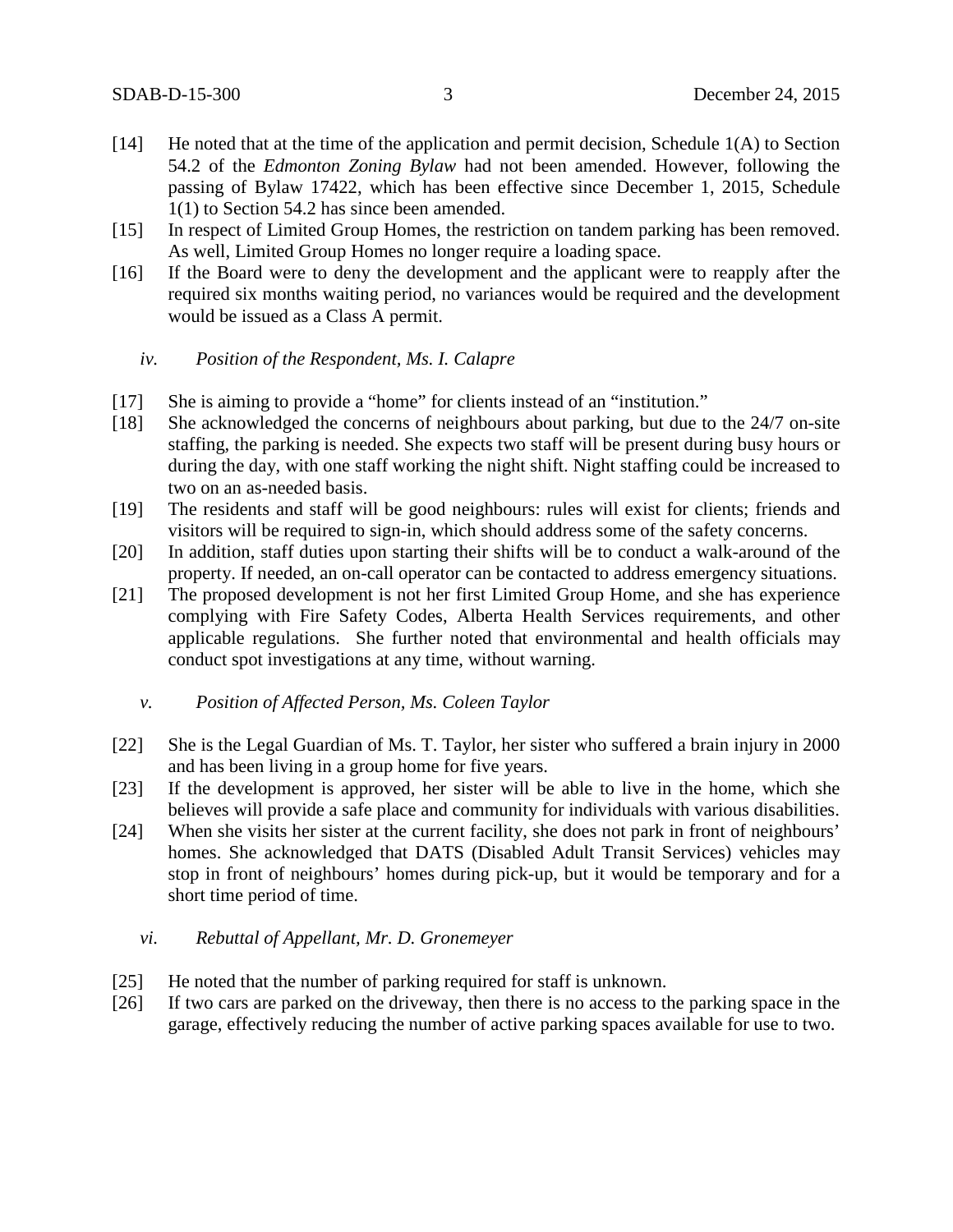### **Decision:**

- [27] The appeal is DENIED, and the development is ALLOWED. The decision of the Development Authority is CONFIRMED.
- [28] In granting the development, the Board decides as follows:
	- 1. No variance is required to the loading space requirement, pursuant to the amended Schedule 3 to Section 54.4.
	- 2. No variance is required to the parking space requirements, pursuant to the amended Schedule 1(A) to Section 54.2.

### **Reasons for Decision:**

The Board finds the following:

- [29] Limited Group Home ("LGH") is a Permitted Use in the RF1 Single Detached Residential Zone.
- [30] At the time the Development Officer issued his decision, LGHs required three parking spaces, none of which could be in tandem, and required one loading space.
- [31] Since the decision was made, Bylaw 17422 was signed and passed on November 16, 2015 and became effective December 1, 2015. As a result, Schedule 1(A) to Section 54.2 now permits tandem parking spaces for LGHs, and Schedule 3 to Section 54.4 no longer requires loading spaces for LGHs.
- [32] Section 687(3)(a.1) of the *Municipal Government Act* states: "In determining an appeal, the subdivision and development appeal board… must comply with the land use policies and statutory plans and, subject to clause (d) the land use bylaw **in effect**". [Emphasis added] The Board must comply with the land use bylaw in effect at the time of the appeal hearing.
- [33] As a result of the amendments, the proposed development becomes a Permitted Use with no variances or relaxations required. No one opposed to the proposed development took the position that the *Zoning Bylaw* had been misinterpreted.
- [34] Accordingly, the Board is bound by Section 685(3) of the *Municipal Government Act*, which states: "Despite subsections (1) and (2), no appeal lies in respect of the issuance of a development permit for a permitted use unless the provisions of the land use bylaw were relaxed, varied or misinterpreted". There is no right of appeal in the circumstances of this case.
- [35] In the alternative, if there is a right of appeal, the Board is satisfied that the required variances are minor and would allow them. There is adequate parking for this development and allowing tandem parking will have no significant impact on the neighbourhood. The lack of a loading space is not significant because the goods and supplies being delivered to this Limited Group Home will be of the same nature and quantity as to a Single Detached House and, therefore, characteristic of the neighbourhood.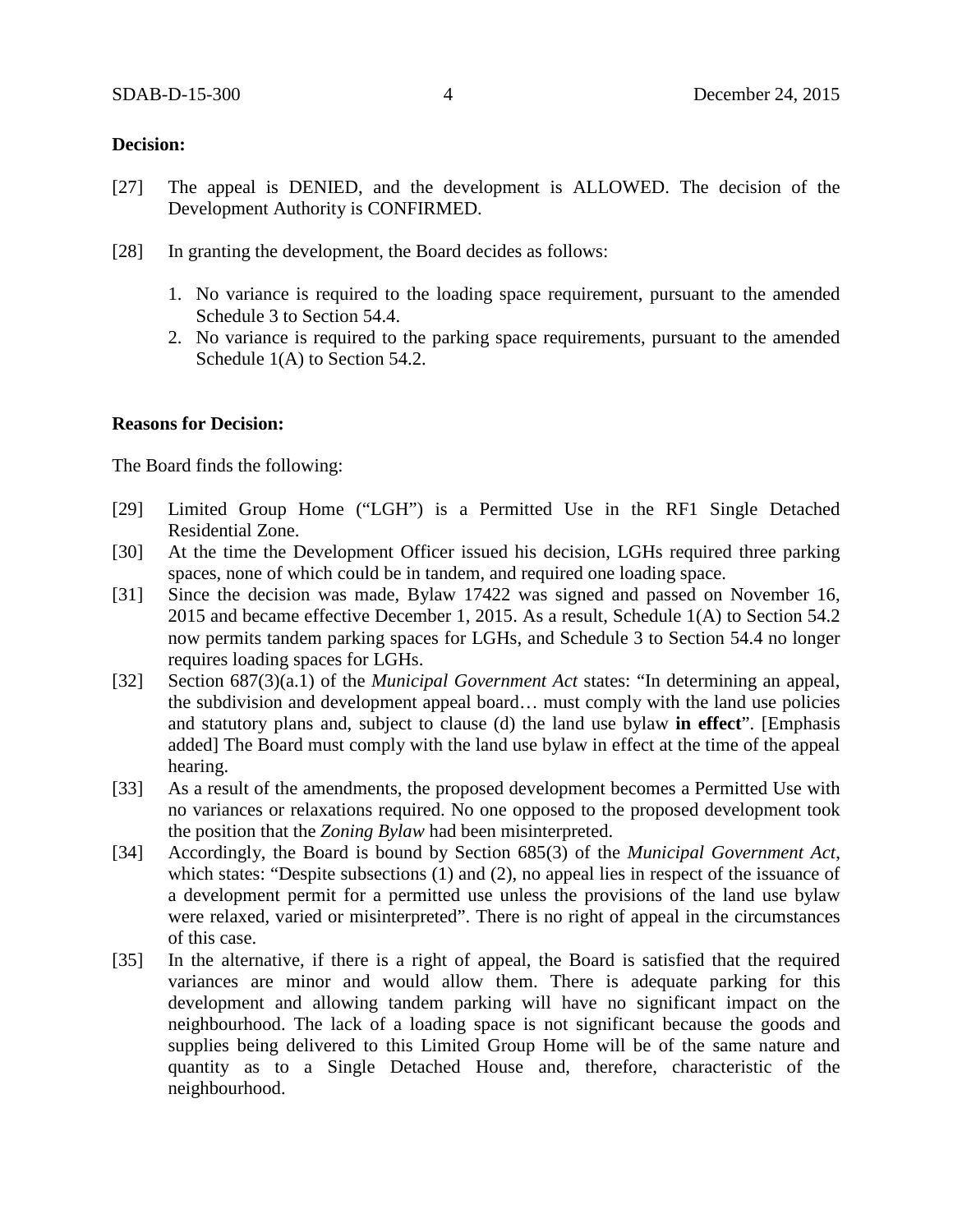[36] The Board is of the opinion that the variances will not unduly interfere with the amenities of the neighbourhood, nor materially interfere with or affect the use, enjoyment or value of neighbouring parcels of land.

### **Important Information for the Applicant/Appellant**

- 1. This is not a Building Permit. A Building Permit must be obtained separately from the Sustainable Development Department, located on the  $5<sup>th</sup>$  Floor, 10250 – 101 Street, Edmonton.
- 2. Obtaining a Development Permit does not relieve you from complying with:
	- a) the requirements of the *Edmonton Zoning Bylaw*, insofar as those requirements have not been relaxed or varied by a decision of the Subdivision and Development Appeal Board;
	- b) the requirements of the *Alberta Safety Codes Act*, RSA 2000, c S-1;
	- c) the requirements of the *Permit Regulation*, Alta Reg 204/2007;
	- d) the requirements of any other appropriate federal, provincial or municipal legislation; and
	- e) the conditions of any caveat, covenant, easement or other instrument affecting a building or land.
- 3. When an application for a Development Permit has been approved by the Subdivision and Development Appeal Board, it shall not be valid unless and until any conditions of approval, save those of a continuing nature, have been fulfilled.
- 4. A Development Permit will expire in accordance to the provisions of Section 22 of the *Edmonton Zoning Bylaw 12800*, as amended.
- 5. This decision may be appealed to the Alberta Court of Appeal on a question of law or jurisdiction under Section 688 of the *Municipal Government Act*, RSA 2000, c M-26. If the Subdivision and Development Appeal Board is served with notice of an application for leave to appeal its decision, such notice shall operate to suspend the Development Permit.
- 6. When a decision on a Development Permit application has been rendered by the Subdivision and Development Appeal Board, the enforcement of that decision is carried out by the Sustainable Development Department, located on the 5th Floor, 10250 – 101 Street, Edmonton.